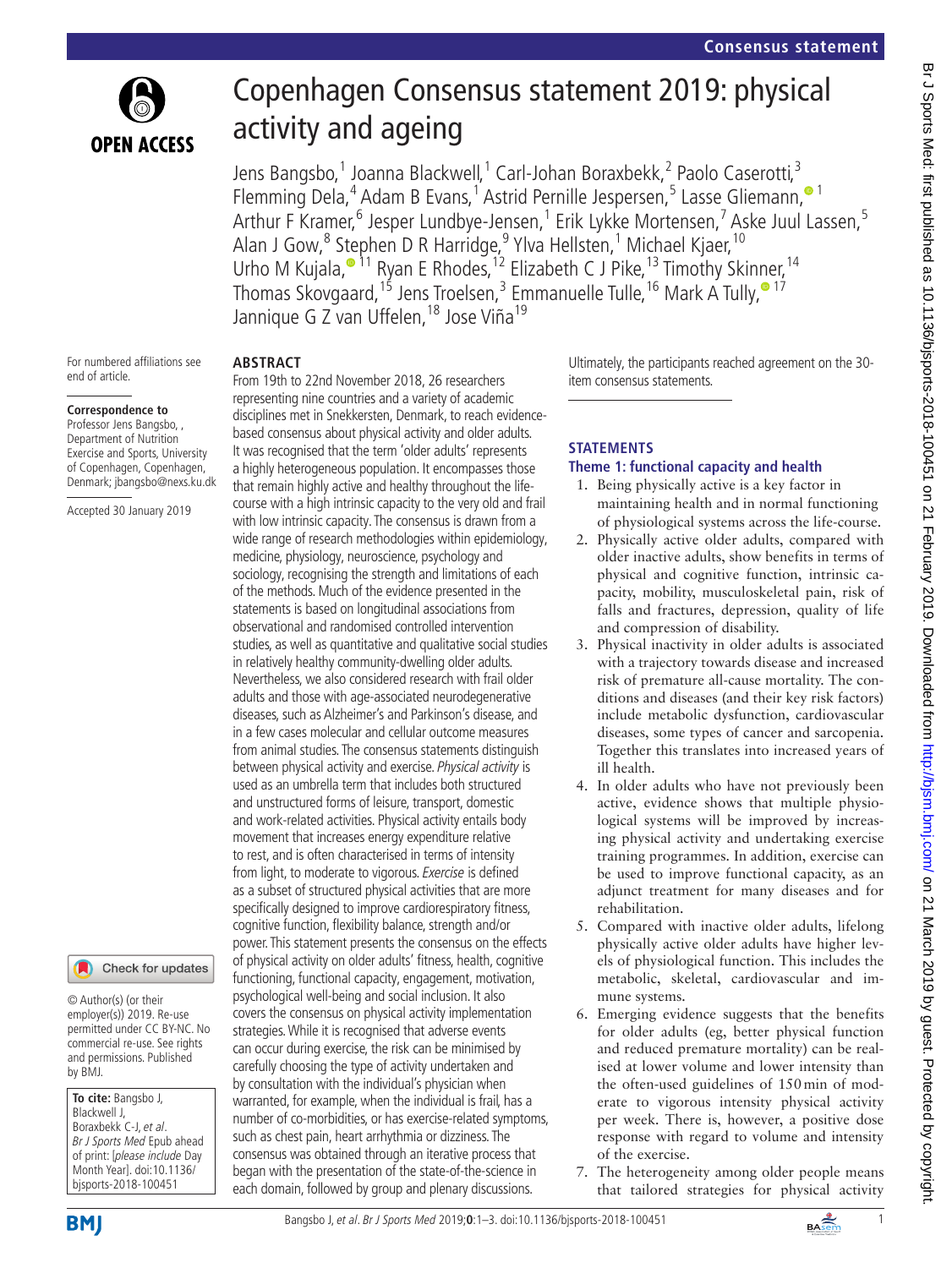## **Consensus statement**

and/or exercise are likely to be required for physiological benefits.

- 8. Sedentary behaviour may be an independent risk factor of health for older adults. However, evidence is needed on the health benefits of replacing sedentary behaviour with activity.
- 9. It is unclear whether previously inactive older individuals who undertake physical activity/exercise programmes will be able to reach the levels of physiological function of lifelong exercisers.
- 10. In acknowledging the heterogeneity of the older adult population, we agreed that further research is required to determine the precise exercise modality, for example, resistance, balance, flexibility, aerobic exercise, or a combination of modalities, and what durations and intensities of exercise will be required for optimal benefits.

#### **Theme 2: brain health and cognitive function**

- 1. Physical activity has proven benefits for cognitive and brain health in older adults.
- 2. Observational studies provide consistent evidence that age-associated cognitive decline and neurodegeneration (also observed in eg, Alzheimer Disease, Parkinson's disease) may be slowed or delayed in physically active adults.
- 3. Acute moderate-intensity physical activity for older adults (eg, of 10min duration) results in short-term benefits for cognitive performance and functional brain responses.
- 4. From randomised control trial studies with older adults that typically involve around 3hours of training/physical activity per week over periods ranging from a few months to a year, there is modest and growing evidence for improvements in brain structure and function, and cognitive, perceptual and motor skills.
- 5. From randomised control trial studies in older animals, the molecular and cellular brain mechanisms underpinning physical activity benefits are more clearly elucidated; these involve functional and structural brain plasticity.
- 6. Interventions with older adults often employ aerobic type activities, so more evidence is needed on other types of physical activity including resistance training, balance, postural control, active games and a combination of these.

#### **Theme 3: behaviour change, intention and habits**

- 1. Self-efficacy, intention, depression (negative), objective and self-reported health are consistently associated with physical activity for older adults.
- 2. Physical activity behaviour change interventions with older adults result in modest increases in behaviour in the short term (up to 6 months). Longer term sustainability of these changes in physical activity has yet to be established.
- 3. Interventions with older adults that are based on established behaviour change theory produce more consistent effects.
- 4. No one behaviour change theory is more effective than any other in promoting physical activity in older adults.
- 5. Interventions with older adults that combine both behavioural and cognitive behaviour change techniques are more effective than interventions that only use one.
- 6. Emerging evidence suggests emotion and habits are also important correlates of regular physical activity for older adults. Future research needs to examine the potential of targeting these factors in promoting physical activity.
- 7. The effectiveness of physical activity behaviour change interventions for older adults generalises across mode of delivery,

setting and professional background of the person delivering the intervention.

8. Physical activity is an individual behaviour that is influenced by interpersonal, environmental and policy factors.

## **Theme 4: sociological perspectives**

- 1. Social and structural inequalities influence levels of participation in the practices of being physically active among older adults.
- 2. Lifelong subjective experiences of physical activity shape older adults' understandings and practices of physical activity.
- 3. When physical activity is meaningful to them, older adults are more likely to continue participation.
- 4. Older adults can remain or become active where there are supportive physical, social and cultural environmental features.
- 5. Safe, walkable and aesthetically pleasing neighbourhoods can afford older adults the opportunity for participation in physical activity.
- 6. Lifelong physical activity experiences and habits have an influence on participation in later life. More studies are required and these should include natural experiments which pay heed to the way's subjective experiences across the life course, including transitions between life-situations, shape physical activity routines in old age.

#### **Author affiliations**

<sup>1</sup>Department of Nutrition Exercise and Sports, University of Copenhagen, Copenhagen, Denmark

<sup>2</sup> DRCMR, University of Copenhagen, Copenhagen, Denmark

<sup>3</sup>Department of Sports Science and Clinical Biomechanics, Syddansk Universitet, Odense, Denmark

<sup>4</sup>Department of Biomedical Sciences, University of Copenhagen, Copenhagen, Denmark

<sup>5</sup>Copenhagen Centre for Health Research in the Humanities, University of Copenhagen, København, Denmark

<sup>6</sup>Center for Cognitive and Brain Health, Northeastern University, Boston, Massachusetts, USA

<sup>7</sup>Department of Public Health, University of Copenhagen, Copenhagen, Denmark <sup>8</sup>Department of Psychology, Heriot-Watt University, United Kingdom, and Centre for Cognitive Ageing andCognitive Epidemiology, University of Edinburgh, Edinburgh, UK

<sup>9</sup> Centre for Human and Applied Physiological Sciences, King's College London, London, UK

<sup>10</sup>Department of BiomedicalSciences, University of Copenhagen, Denmark and Department of Geriatrics,Bispebjerg-Frederiksberg hospital, Institute of Sports Medicine Copenhagen, Copenhagen, Denmark

<sup>11</sup>Faculty of Sport and Health Sciences, University of Jyväskylä, Jyväskylä, Finland <sup>12</sup>School of Exercise Science, Physical & Health Education, University of Victoria, Victoria, British Columbia, Canada

<sup>13</sup> Department of Psychology and Sport Sciences, University of Hertfordshire, Hatfield, UK

<sup>4</sup>Department of Psychology, Kobenhavns Universitet, Kobenhavns, Denmark <sup>15</sup>Department of Sports Science and Clinical Biomechanics, Faculty of Health Sciences, University of Southern Denmark, Odense, Denmark

<sup>16</sup>Glasgow School for Business and Society, Glasgow Caledonian University, Glasgow, UK

- <sup>17</sup>School of Health Sciences, University of Ulster, Coleraine, UK
- 18Department of Movement Sciences, KU Leuven, Leuven, Belgium <sup>19</sup>Department of Physiology, Universitat de Valencia, Valencia, Spain

**Contributors** All authors contributed equally to the manuscript and have approved the final version.

**Funding** The authors have not declared a specific grant for this research from any funding agency in the public, commercial or not-for-profit sectors.

**Competing interests** None declared.

**Patient consent for publication** Not required.

**Provenance and peer review** Not commissioned; internally peer reviewed.